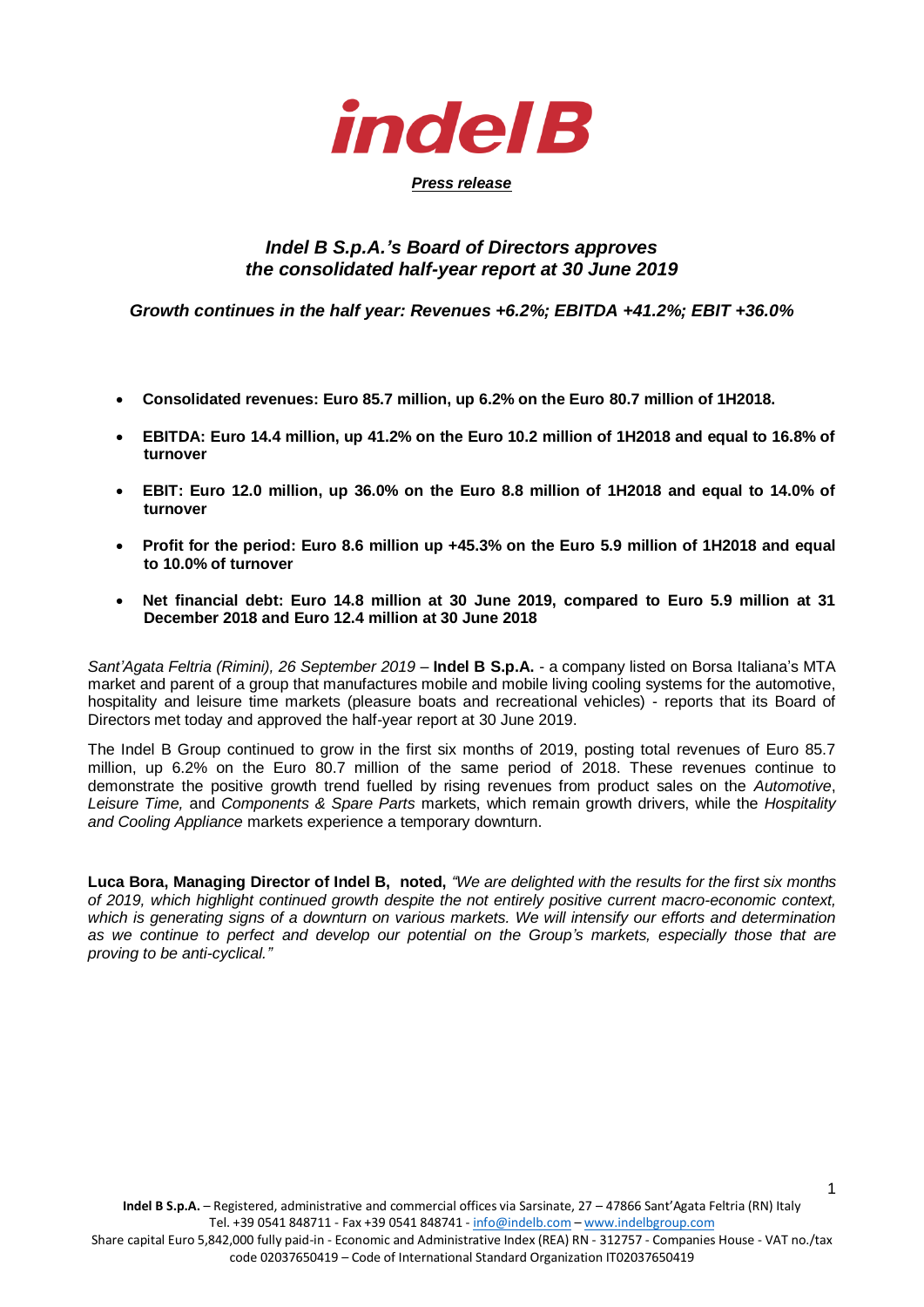| Total consolidated revenues by market |
|---------------------------------------|
|---------------------------------------|

| (in thousands of Euro)             | 1H <sub>19</sub> | %    | 1H <sub>18</sub> | $\%$ | Change | $\%$<br>change |
|------------------------------------|------------------|------|------------------|------|--------|----------------|
| Automotive                         | 51,473           | 62%  | 49,404           | 62%  | 2,069  | 4.2%           |
| Hospitality                        | 8,099            | 10%  | 8,722            | 11%  | $-623$ | $-7.1%$        |
| Leisure                            | 8,486            | 10%  | 7,272            | 9%   | 1,214  | 16.7%          |
| Cooling Appl.                      | 1,954            | 2%   | 2,719            | 3%   | -765   | $-28.1%$       |
| Components & Spare Parts           | 13,122           | 16%  | 11,266           | 14%  | 1,856  | 16.5%          |
| <b>REVENUES FROM PRODUCT SALES</b> | 83,134           | 100% | 79,383           | 100% | 3,751  | 4.7%           |
| Other revenues                     | 1,374            |      | 387              |      | 987    | 255.0%         |
| <b>REVENUES FROM SALES</b>         | 84,508           |      | 79,770           |      | 4,738  | 5.9%           |
| Other revenues                     | 1,156            |      | 887              |      | 269    | 30.3%          |
| <b>TOTAL REVENUES</b>              | 85,664           |      | 80,657           |      | 5,007  | 6.2%           |

### *In more detail*:

1

The *Leisure Time* and *Components & Spare Parts* segments show the most growth in the period, both of which were up over 16%. *Leisure Time* turnover reached Euro 8.5 million, up 16.7% on the Euro 7.3 million of the same period of the previous year, mainly due to the recovery achieved with the new stock policy implemented by the joint venture Indel Webasto Marine at year end, to a good performance and greater watercraft market penetration. *Components & Spare Parts* turnover totalled Euro 13.1 million, up 16.5% on the Euro 11.3 million of the same period of 2018, due to the rise in sales mainly concentrated in Europe.

The *Automotive* market saw growth (+4.2%) in turnover, up from Euro 49.4 million in the period ended 30 June 2018 to Euro 51.5 million in the reporting period. This increase was due to the growth on the Automotive market, driven by the greater production and sales of commercial vehicles on which the Group's products can be installed, and the greater penetration of the Group's products, as the number of installed OEM and Afer Market (AM) appliances rises.

Conversely, both the *Hospitality* and *Cooling Appliances* markets declined. In particular, in the *Hospitality* market (-7.1%), the lower volumes of products for hotels led to a drop in turnover from Euro 8.7 million in the first half of 2018 to Euro 8.1 million in the reporting period. The *Cooling Appliances* market dropped 28.1% due to the temporary slowdown in demand from our main customer for milk refrigerators, although it is expected to recover partially in the second half of the year.

OEM<sup>1</sup> (Original Equipment Manufacturer) revenues increased to Euro 2.7 million in the first half of 2019 (+7%), due to growth in the *Automotive* market, particularly in North America. AM<sup>2</sup> (After Market) revenues also rose on the same period of 2018, up Euro 0.3 million thanks to the growth in the *Leisure* market, partially offset by Hospitality.

An analysis by geographical area shows that the Americas were the region with the most significant growth (+28.1%), posting turnover of Euro 17.6 million, compared to Euro 13.8 million in the first half of 2018. This was mainly driven by the *Automotive* market, which accounted for 21% of total revenues from the sale of products. The second fastest growing region was Italy (+3.8%) with Euro 23.3 million in revenues and 28% of total turnover. In Europe, results were substantially in line with the first half of 2018, with total revenues of Euro 39.3 million, accounting for 47% of total turnover in the first half of 2019, compared to Euro 39.5 million in the first six months of 2018. Meanwhile, the rest of the world posted a 21.3% decline, with revenues of Euro 2.9 million, equal to 4% of total turnover, compared to Euro 3.6 million in the same period of 2018.

*<sup>1</sup> Original Equipment Manufacturer. The Group's sales as an original equipment manufacturer refer to parts specifically*  designed for use in the finished products of a third party and therefore marketed under the third party's brand.

*<sup>2</sup> After Market sales refer to the production of goods developed not for customised projects commissioned upon a customer's specific request, but rather in order to be marketed by Indel B under either its own brand or the "ISOTHERM" brand owned by Indel Webasto Marine.*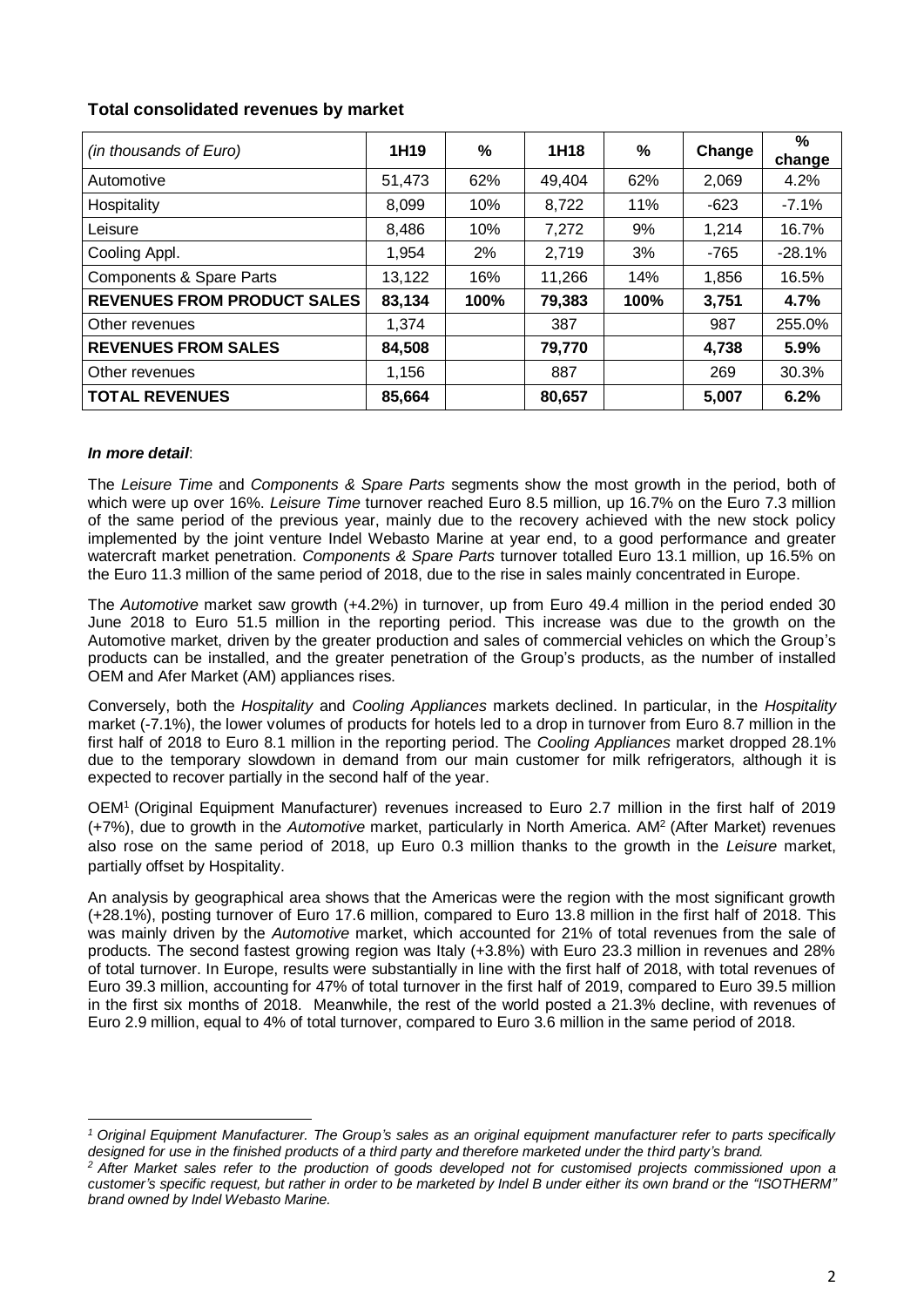#### EBITDA

Consolidated EBITDA in the first half of 2019 reached Euro 14.4 million, up 41.2% on the Euro 10.2 million of the six months ended 30 June 2018. As a percentage of total revenues, EBITDA improved from 12.6% in the half year ended 30 June 2018 to 16.8% in the half year ended 30 June 2019, mainly due to the non-recurring items that had impacted this indicator in the first half of 2018 following the associated company Guangdong's loss.

#### Operating profit - EBIT

In the half year ended 30 June 2019, the operating profit was up 36.0% from the Euro 8.8 million of the half year ended 30 June 2018 to roughly Euro 12.0 million, equal to 14.0% of turnover. This performance is due to the rise in EBITDA, partially offset by greater amortisation mainly due to the allocation of the Autoclima acquisition price.

#### Profit attributable to the owners of the parent

The Group's profit for the half year ended 30 June 2019 was up 45.3% from the Euro 5.9 million in the half year ended 30 June 2018 to Euro 8.6 million, equal to 10.0% on turnover.

#### Net financial debt

Net financial debt at 30 June 2019 totals Euro 14.8 million, compared with net financial debt of Euro 5.9 million at 31 December 2018. Other financial liabilities include the earn-out of Euro 1.6 million on the Elber acquisition for 2018-2021. The adoption of the new IFRS 16, applicable for reporting periods beginning on or after 1 January 2019, also generated an increase in net financial debt. Its impact amounted to Euro 1.2 million.

#### **Outlook**

The global macro-economic situation, which remains uncertain, combined with market instability, is giving rise to signs of economic slowdown with potential future repercussions on Indel B's results. The downturn could affect the North American Automotive market mainly, where production could slump significantly in the near future, while Europe is expected to enter a shorter, less pronounced slowdown than the North American market. A temporary slight contraction in revenues is to be expected due to the generally weak performance of major markets and their cyclical nature. At the same time, this adverse phase of the cycle should be shortlived with a recovery forecast starting from 2021. On the other hand, there are positive signals from South America, and Brazil in particular seems to be bucking the trend with an anti-cyclical performance compared to the Automotive markets in North America and Europe.

"The Manager appointed to prepare the company's accounting documents, Mirco Manganello, states, in accordance with paragraph 2, Article 154bis of the Consolidated Finance Act, that the accounting disclosures contained in this release coincide with the documentary results, ledgers and accounting entries".

**\* \* \***

**\* \* \***

This press release has been published in the Investor Relations section of the company's website: [www.indelbgroup.com.](http://www.indelbgroup.com/)

In accordance with the provisions of Consob's Issuers Regulation, the half-year report at 30 June 2019 will be made available to the public at the corporate offices, with Borsa Italiana S.p.A., on the website in the "Investor Relations / Financial Statements and Reports" section of [www.indelbgroup.com](http://www.indelbgroup.com/) within the terms of law and with the "1Info" platform for the storage of regulated information at [www.1info.it.](http://www.1info.it/)

Share capital Euro 5,842,000 fully paid-in - Economic and Administrative Index (REA) RN - 312757 - Companies House - VAT no./tax code 02037650419 – Code of International Standard Organization IT02037650419

3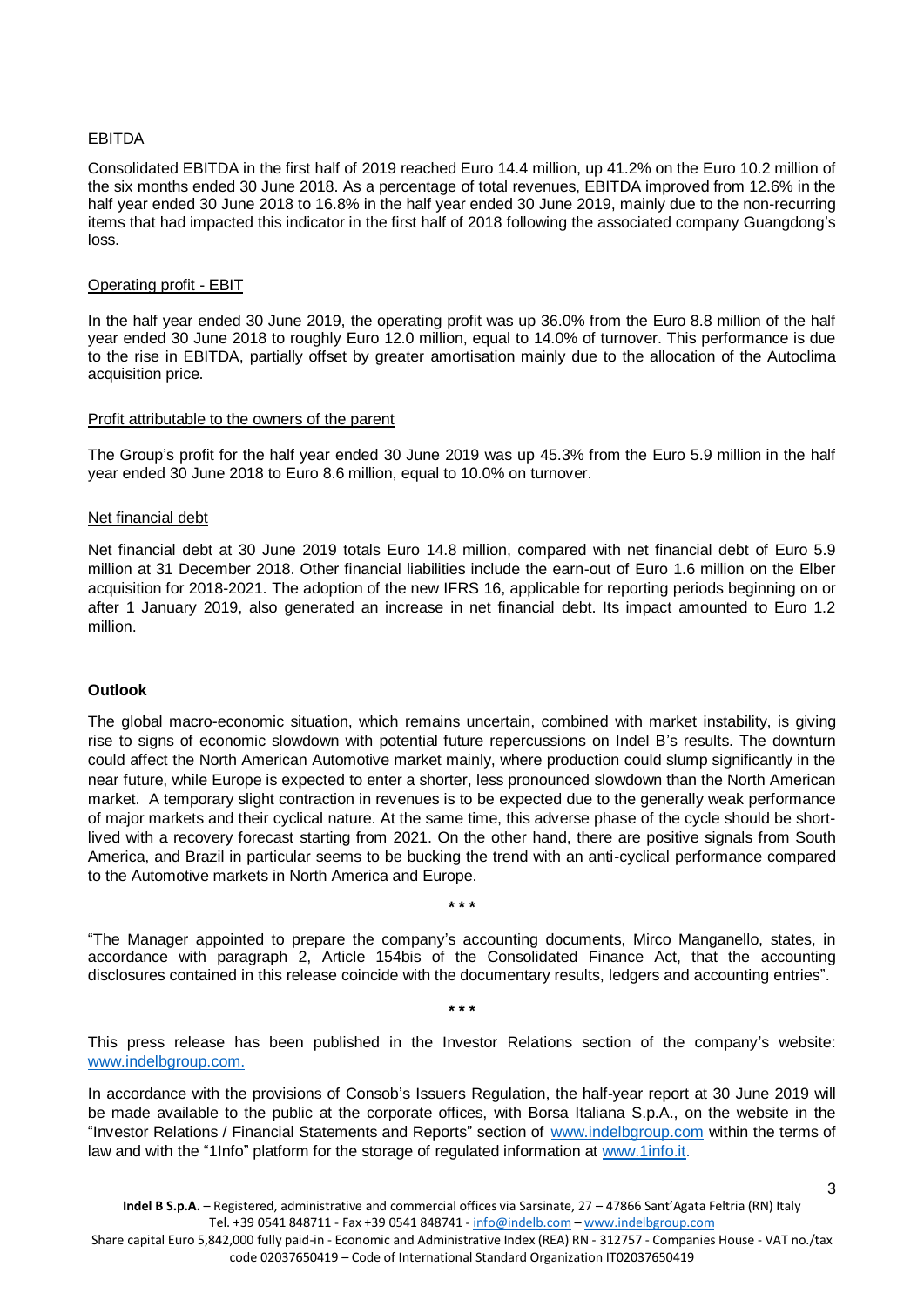#### **CONFERENCE CALL**

*On Friday 27 September 2019 at 10:00 am CET (9:00 am GMT) (4:00 am EST), Indel B will hold a conference call with the financial community in which the Group's results will be discussed. You may join the conference call by dialling:*

**\_\_\_\_\_\_\_\_\_\_\_\_\_\_\_\_\_\_\_\_\_\_\_\_\_\_\_\_\_\_\_\_\_\_\_\_\_\_\_\_\_\_\_\_\_\_\_\_\_\_\_\_\_\_\_\_\_\_\_\_\_\_\_\_\_\_\_\_\_\_\_\_\_\_\_\_\_\_\_\_\_\_**

*Italy + 39 02 8058811 / UK + 44 121 2818003 / USA +1 718 7058794 - USA Toll-free number: 1 (8552656959)* 

*Before the conference call, the presentation slides can be downloaded from the Investor Relations page [www.indelbgroup.com.](http://www.indelbgroup.com/)* 

**\* \* \***

**\_\_\_\_\_\_\_\_\_\_\_\_\_\_\_\_\_\_\_\_\_\_\_\_\_\_\_\_\_\_\_\_\_\_\_\_\_\_\_\_\_\_\_\_\_\_\_\_\_\_\_\_\_\_\_\_\_\_\_\_\_\_\_\_\_\_\_\_\_\_\_\_\_\_\_\_\_\_\_\_\_\_**

*Indel B S.p.A. is a company listed on the MTA segment of the Italian stock exchange and is controlled by AMP.FIN S.r.l., in turn wholly owned by the Berloni family. Indel B S.p.A. heads an important Group operating worldwide and has been active for 50 years in the mobile cooling sector for the Automotive, Leisure Time and Hospitality cooling segments. The Group also operates in mobile climate control, particularly for the Automotive market in commercial vehicles, minibuses, ambulances, farming and earthmoving machinery, and in the Cooling Appliances sector, mainly for wine cellars and small refrigerators for storing milk. The company has a market cap of approximately Euro 132 million.*

#### **Contacts**

| <i>INDEL B</i>              | <b>POLYTEMS HIR</b>            | FAST-COM                       |
|-----------------------------|--------------------------------|--------------------------------|
| Controller & IR             | IR and Financial Disclosures   | <b>Media Relations</b>         |
| Consuelo Vagnini            | Bianca Fersini Mastelloni      | Paolo Santagostino             |
| +39 0541 848 855            | +39 06.69923324; +39 336742488 | +39 349 3856585                |
| consuelo.vagnini@indelb.com | b.fersini@polytemshir.it       | paolo.santagostino@fast-com.it |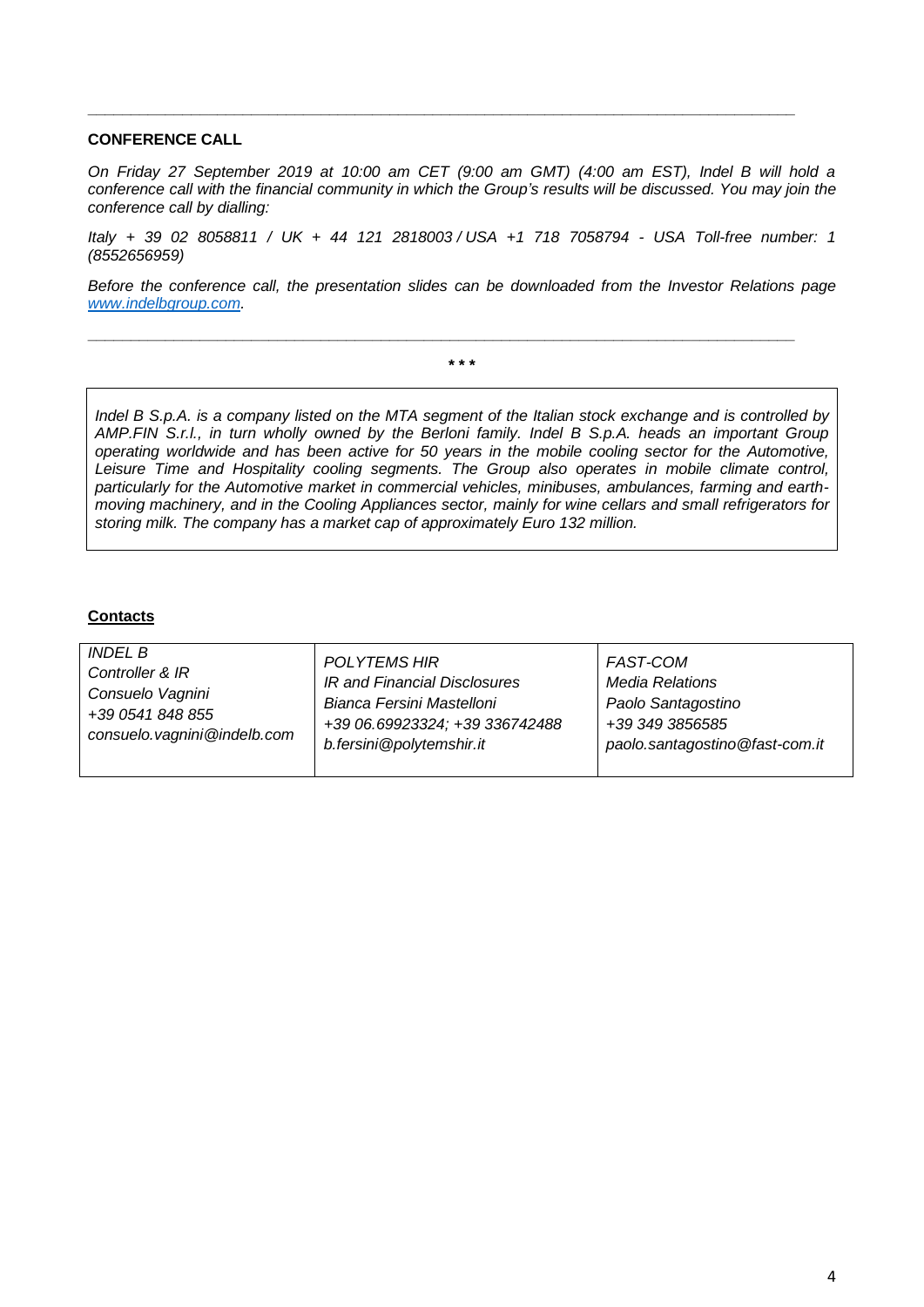## **Highlights**

#### **Consolidated income statement**

| (In thousands of Euro)                                          | 1H 2019   | 1H 2018  |
|-----------------------------------------------------------------|-----------|----------|
| Revenues                                                        | 84,508    | 79,770   |
| Other revenues and income                                       | 1,156     | 887      |
| <b>Total revenues</b>                                           | 85,664    | 80,657   |
| Raw materials and semi-finished and finished products           | (48,112)  | (46,907) |
| Service costs                                                   | (9,874)   | (8,504)  |
| Personnel expense                                               | (13, 838) | (12,014) |
| Other operating costs                                           | (407)     | (669)    |
| Share of profit (losses) of equity-accounted investees          | 938       | (2, 384) |
| Amortisation, depreciation, provisions and impairment           | (2, 415)  | (1,388)  |
| <b>Operating profit</b>                                         | 11,956    | 8,791    |
| Net financial income (expense)                                  | (220)     | 366      |
| Pre-tax profit                                                  | 11,736    | 9,157    |
| Income taxes                                                    | (3, 173)  | (3,294)  |
| <b>Profit for the period</b>                                    | 8,563     | 5,863    |
| Profit for the period attributable to non-controlling interests | 30        | (8)      |
| Profit for the period attributable to the owners of the parent  | 8,533     | 5,871    |
| Basic and diluted earnings per share (in Euro)                  | 1.46      | 1.00     |

5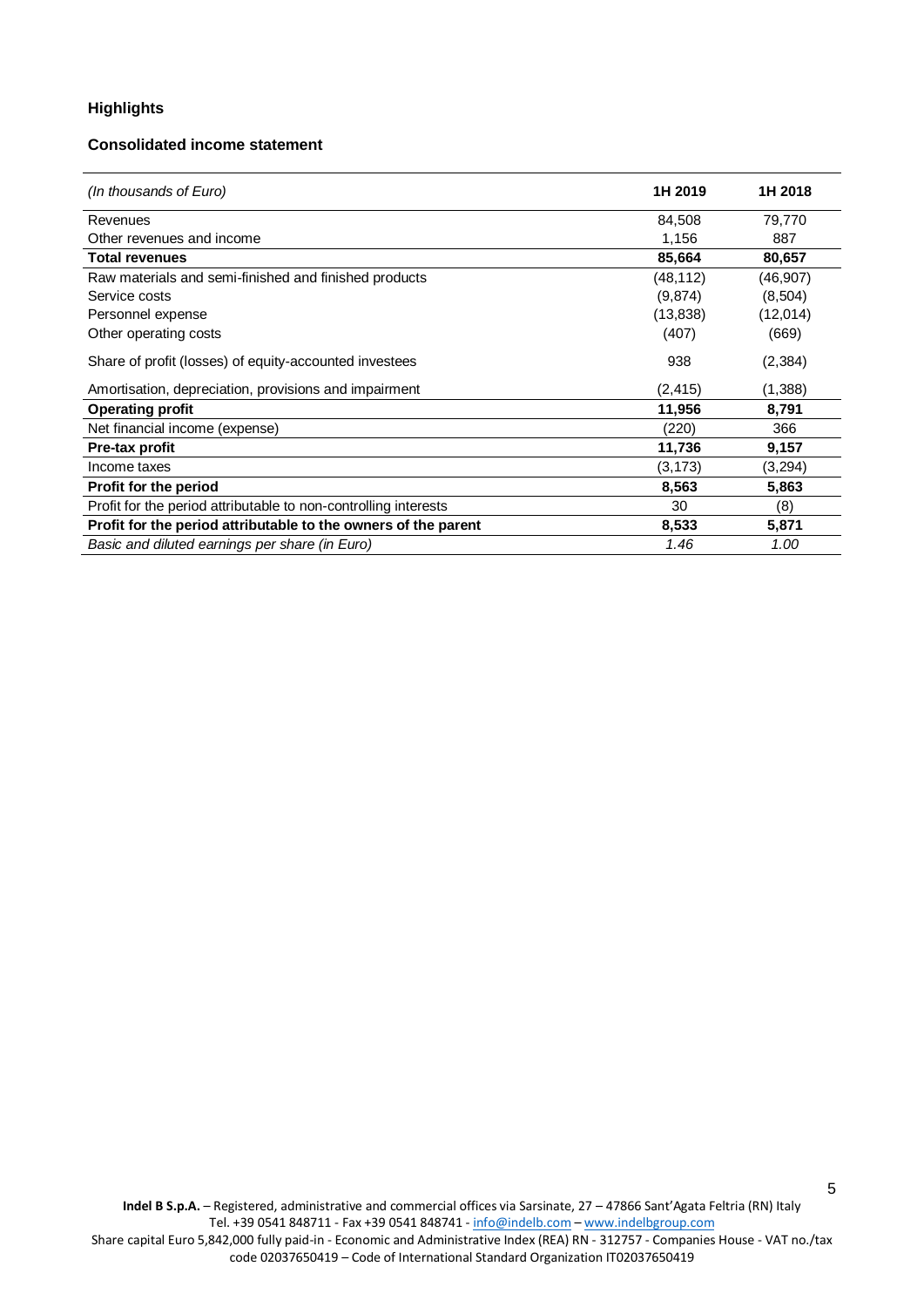## **Consolidated Statement of Financial Position**

| (In thousands of Euro)                                               | 30/06/2019 | 31/12/2018 |
|----------------------------------------------------------------------|------------|------------|
| <b>ASSETS</b>                                                        |            |            |
| <b>Non-current assets</b>                                            |            |            |
| Goodwill                                                             | 8,527      | 7,146      |
| Other intangible assets                                              | 9,550      | 10,203     |
| Property, plant and equipment                                        | 29,829     | 27,085     |
| Licences                                                             | 1,761      |            |
| Equity investments measured using the equity method                  | 11,148     | 10,870     |
| Other equity investments                                             | 66         | 66         |
| Other receivables and non-current assets                             | 60         | 243        |
| Deferred tax assets                                                  | 1,116      | 913        |
| <b>Total non-current assets</b>                                      | 62,057     | 56,526     |
| <b>Current assets</b>                                                |            |            |
| Inventories                                                          | 41,271     | 38,811     |
| Trade receivables                                                    | 39,010     | 28,446     |
| Cash and equivalents                                                 | 13,809     | 19,009     |
| Income tax assets                                                    | 44         | 77         |
| Other receivables and current assets                                 | 4,879      | 2,996      |
| Available-for-sale assets                                            |            |            |
| <b>Total current assets</b>                                          | 99,013     | 89,339     |
| <b>TOTAL ASSETS</b>                                                  | 161,070    | 145,865    |
| <b>NET EQUITY AND LIABILITIES</b>                                    |            |            |
| <b>Net equity</b>                                                    |            |            |
| Share capital                                                        | 5,842      | 5,842      |
| Reserves                                                             | 70,725     | 63,476     |
| Profit for the period/year                                           | 8,533      | 11,528     |
| <b>Total net equity</b>                                              | 85,100     | 80,846     |
| Net equity attributable to non-controlling interests                 |            |            |
| Share capital and reserves attributable to non-controlling interests | 32         | 32         |
| Profit for the period/year attributable to non-controlling interests | 30         | (12)       |
| Net equity attributable to non-controlling interests                 | 62         | 20         |
| <b>Non-current liabilities</b>                                       |            |            |
| Provisions for risks and charges                                     | 2,037      | 1,715      |
| Employee benefits                                                    | 1,991      | 1,902      |
| Non-current financial liabilities                                    | 18,262     | 18,642     |
| Deferred tax liabilities                                             | 2,875      | 3,035      |
| Other non-current liabilities                                        |            |            |
| <b>Total non-current liabilities</b>                                 | 25,165     | 25,294     |
| <b>Current liabilities</b>                                           |            |            |
| Trade payables                                                       | 27,750     | 25,376     |
| Income tax liabilities                                               | 4,629      | 1,214      |
| <b>Current financial liabilities</b>                                 | 10,371     | 6,228      |
| Other current liabilities                                            | 7,993      | 6,887      |
| <b>Total current liabilities</b>                                     | 50,743     | 39,705     |
| TOTAL NET EQUITY AND LIABILITIES                                     | 161,070    | 145,865    |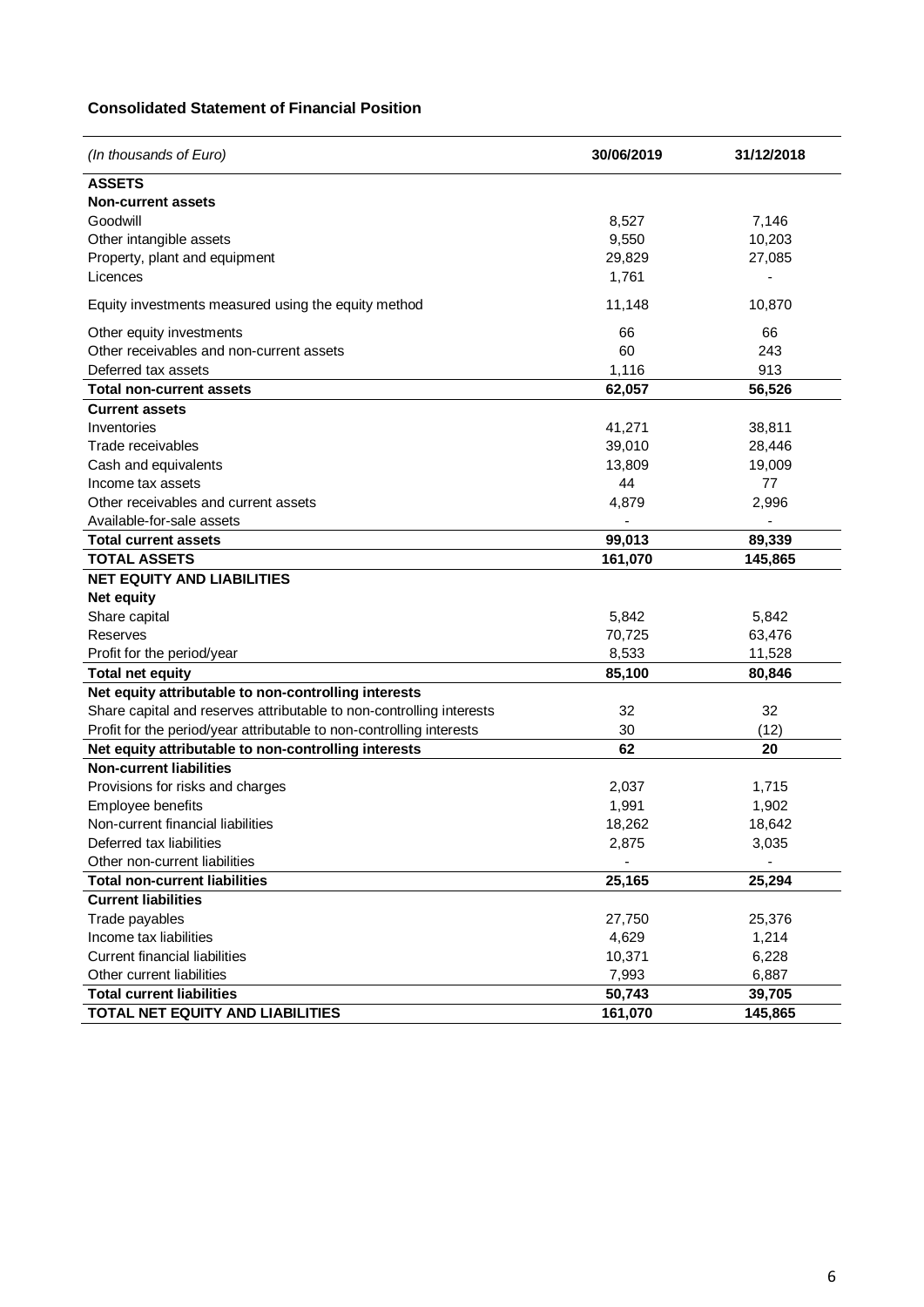### **Statement of Changes in Consolidated Net Equity**

| (In thousands of Euro)                                                                                      | <b>Share</b><br>capital | Share<br>premium         | <b>Reserves</b> | <b>Profit for</b><br>the<br>period/year | Net equity<br>attributable<br>to the<br>owners of<br>the parent | <b>Net equity</b><br>attributable<br>to non-<br>controlling<br>interests | Total<br>net<br>equity |
|-------------------------------------------------------------------------------------------------------------|-------------------------|--------------------------|-----------------|-----------------------------------------|-----------------------------------------------------------------|--------------------------------------------------------------------------|------------------------|
| 01/01/2018                                                                                                  | 5,842                   | 28,088                   | 26,930          | 13,681                                  | 74,541                                                          | 8                                                                        | 74,549                 |
| Allocation of the profit for the previous year                                                              |                         |                          | 13,681          | (13,681)                                |                                                                 |                                                                          |                        |
| Transactions with shareholders:                                                                             |                         |                          |                 |                                         |                                                                 |                                                                          |                        |
| Distribution of dividends                                                                                   |                         |                          | (3,973)         |                                         | (3,973)                                                         |                                                                          | (3,973)                |
| Change in consolidation scope                                                                               |                         |                          |                 |                                         |                                                                 | 24                                                                       | 24                     |
| <b>Total transactions with shareholders</b>                                                                 | ÷,                      | $\overline{\phantom{a}}$ | (3,973)         | $\overline{\phantom{0}}$                | (3,973)                                                         | 24                                                                       | (3,949)                |
| <b>Comprehensive income:</b>                                                                                |                         |                          |                 |                                         |                                                                 |                                                                          |                        |
| Profit for the year                                                                                         |                         |                          |                 | 11,528                                  | 11,528                                                          | (12)                                                                     | 11,516                 |
| Actuarial gains/(losses) on employee<br>benefits and agent's leaving entitlements,<br>net of the tax effect |                         |                          | 48              |                                         | 48                                                              |                                                                          | 48                     |
| Translation difference on equity-accounted<br>investees                                                     |                         |                          | (1, 298)        |                                         | (1, 298)                                                        |                                                                          | (1,298)                |
| Other changes                                                                                               |                         |                          |                 |                                         |                                                                 |                                                                          |                        |
| <b>Comprehensive income</b>                                                                                 |                         |                          | (1, 250)        | 11,528                                  | 10,278                                                          | (12)                                                                     | 10,266                 |
| 31/12/2018                                                                                                  | 5,842                   | 28,088                   | 35,388          | 11,528                                  | 80,846                                                          | 20                                                                       | 80,866                 |
| Allocation of the profit for the previous year                                                              |                         |                          | 11,528          | (11,528)                                |                                                                 |                                                                          |                        |
| <b>Transactions with shareholders:</b>                                                                      |                         |                          |                 |                                         |                                                                 |                                                                          |                        |
| Distribution of dividends                                                                                   |                         |                          | (4,027)         |                                         | (4,027)                                                         |                                                                          | (4,027)                |
| Share capital increase                                                                                      |                         |                          |                 |                                         |                                                                 |                                                                          |                        |
| Purchase of treasury shares                                                                                 |                         |                          | (328)           |                                         | (328)                                                           |                                                                          | (328)                  |
| Change in consolidation scope                                                                               |                         |                          | 6               |                                         |                                                                 | 12                                                                       | 12                     |
| <b>Total transactions with shareholders</b>                                                                 |                         |                          | (4, 349)        |                                         | (4, 349)                                                        | 12                                                                       | (4, 337)               |
| <b>Comprehensive income:</b>                                                                                |                         |                          |                 |                                         |                                                                 |                                                                          |                        |
| Profit for the period                                                                                       |                         |                          |                 | 8,533                                   | 8,533                                                           | 30                                                                       | 8,563                  |
| Actuarial gains/(losses) on employee<br>benefits and agent's leaving entitlements,<br>net of the tax effect |                         |                          | (80)            |                                         | (80)                                                            |                                                                          | (80)                   |
| Translation difference on equity-accounted<br>investees                                                     |                         |                          | 150             |                                         | 150                                                             |                                                                          | 150                    |
| <b>Comprehensive income</b>                                                                                 |                         |                          | 70              | 8,533                                   | 8,603                                                           | 30                                                                       | 8,633                  |
| 30/06/2019                                                                                                  | 5,842                   | 28,088                   | 42,637          | 8,533                                   | 85,100                                                          | 62                                                                       | 85,162                 |

code 02037650419 – Code of International Standard Organization IT02037650419

<sup>7</sup>